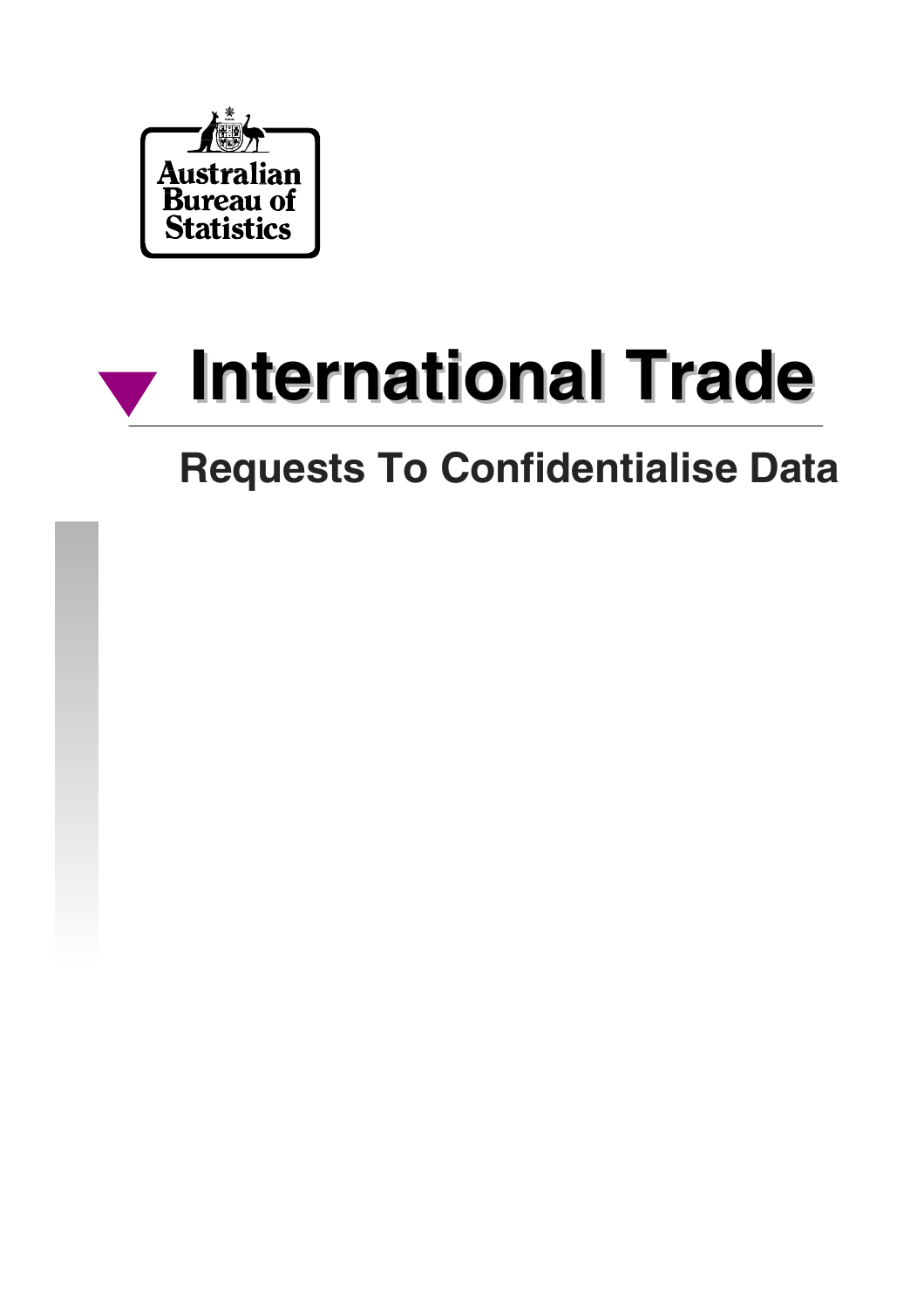..............................................................

| <b>INTRODUCTION</b>                                                                | This paper explains why and how some detailed international merchandise trade<br>statistics are suppressed for confidentiality reasons and describes the relevant legislation<br>under which the data are suppressed. It goes on to provide information on how an<br>entity may register an objection to the disclosure of its data and how such objections are<br>handled by the ABS. The entity lodging such objections is referred to as the claimant.                 |
|------------------------------------------------------------------------------------|---------------------------------------------------------------------------------------------------------------------------------------------------------------------------------------------------------------------------------------------------------------------------------------------------------------------------------------------------------------------------------------------------------------------------------------------------------------------------|
|                                                                                    | As Australia's national statistical agency, the ABS has a responsibility to ensure that it<br>provides a quality statistical service while also respecting the rights of those individuals<br>or businesses who provide information from which the statistics are derived.                                                                                                                                                                                                |
|                                                                                    | In providing its statistical service, the ABS operates with due regard to:                                                                                                                                                                                                                                                                                                                                                                                                |
|                                                                                    | the public benefit generated from access to statistics;<br>٠<br>government policies such as community service obligations;<br>user pays, access and equity principles; and<br>п<br>the Information Privacy Principles.<br>٠                                                                                                                                                                                                                                               |
| ABS LEGISLATION                                                                    | The ABS has a legal obligation to ensure that confidential data are not released. The<br>Census and Statistics Act 1905 sets out the rules governing the collection and<br>dissemination of statistics undertaken by the ABS. The Act provides strong protection<br>for the confidentiality of information supplied to the ABS.                                                                                                                                           |
|                                                                                    | In relation to International Trade statistics, the relevant ABS legislation which makes<br>provision for the protection of confidential data is:<br>(a) the Census and Statistics Act 1905 (CSA), subsection $12(2)$ , and subsection $13(1)$ ;<br>and<br>(b) the Statistics Determination under section 13 of the CSA.                                                                                                                                                   |
|                                                                                    | Clause 2 of the Statistics Determination under section 13 of the CSA provides that:                                                                                                                                                                                                                                                                                                                                                                                       |
|                                                                                    | " information in the form of statistics relating to foreign trade, being statistics<br>derived wholly or in part from Customs documents" (Clause $2(2)(b)$ ) "may,<br>with the approval in writing of the Australian Statistician, be disclosed except<br>where -                                                                                                                                                                                                         |
|                                                                                    | (a) in the case of information relating to a person, being an individual - that<br>person;<br>(b) in the case of information relating to an official body - the responsible<br>Minister in relation to that official body; or<br>(c) in the case of information relating to an organisation - a responsible officer of                                                                                                                                                    |
|                                                                                    | that organisation,                                                                                                                                                                                                                                                                                                                                                                                                                                                        |
|                                                                                    | has shown that such disclosure would be likely to enable the identification of that<br>particular person or organisation." (Clause 2(1))                                                                                                                                                                                                                                                                                                                                  |
| REASONS FOR RESTRICTING THE<br>RELEASE OF INTERNATIONAL<br><b>TRADE STATISTICS</b> | Potentially, aggregate international merchandise trade statistics are available in a great<br>deal of detail but not all the possible classifications are released. Restrictions are placed<br>on the release of statistics where the data for a claimant is identifiable and that claimant<br>has requested that the data be suppressed. In practice, the way that a restriction is<br>achieved is to conceal the sensitive information by combining it with other data. |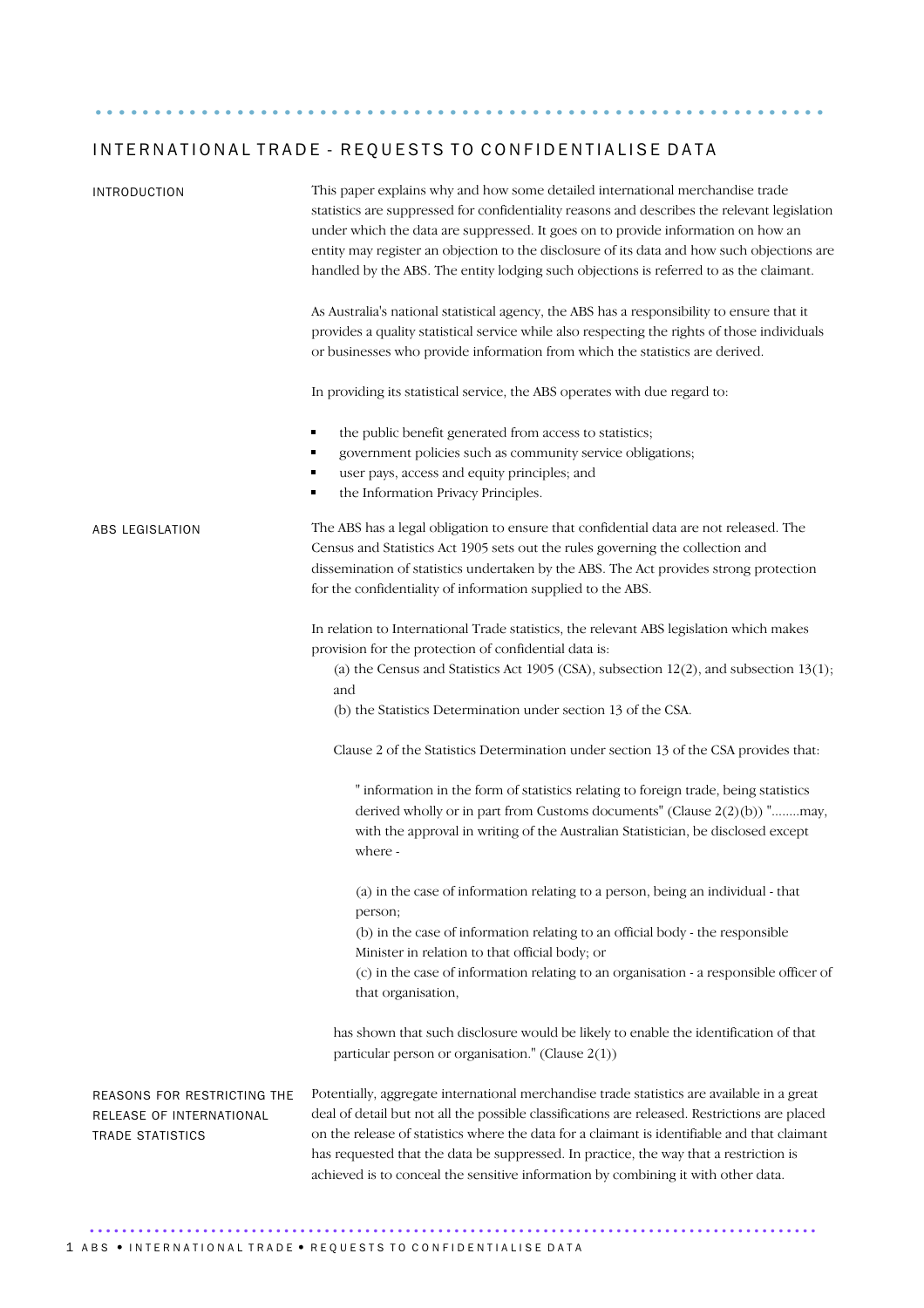..............................................................

REASONS FOR RESTRICTING THE RELEASE OF INTERNATIONAL TRADE STATISTICS-*continued* 

There are many reasons for requests for confidentiality, for example:

- $\blacksquare$ a claimant may not want the total value and/or unit values of their imports or exports to be known, as such knowledge may be damaging to their business activities;
- a claimant may want to protect details of the volumes they trade or the countries  $\blacksquare$ from which they import or to which they export;
- an imported commodity may be the subject of an anti-dumping inquiry; or
- $\blacksquare$ exports to or imports from certain countries may be politically sensitive and the claimant may be concerned that disclosure of the country of origin/destination may provoke protests or boycotting from other countries or some sections of the local community.

The ABS will investigate every request for a restriction in terms of the *number of traders and the respective significance of their trade*. However, regardless of the reason for requesting confidentiality, if the person or organisation has shown that disclosure *would enable the identification of that person or organisation*, then the ABS is legally required not to disclose the information.

HOW TO MAKE A REQUEST FOR CONFIDENTIALITY RESTRICTIONS If a claimant considers that information in the form of international merchandise trade statistics is likely to identify their operations and this is of concern to them, they can request that the data be suppressed by completing the attached Confidentiality Request Form (CRF). The completed form should be sent to:

The Confidentiality Manager International Trade Section Australian Bureau of Statistics PO Box 10 BELCONNEN ACT 2616 Facsimile: (02) 6252 7438

The CRF should include details of:

- the reason that the restriction has been requested;
- the commodity in question, including its HS classification code;
- the statistical classifications which are likely to reveal the claimant's business activities. For example, the claimant may be the predominant importer of a commodity into a particular State or the sole exporter to a particular country;
- the type of data restriction requested. For example, suppression of the unit value for an item, or the details of trade with a particular country, or all details relating to a commodity; and
- the name of the organisation lodging the export data with ACS (for exports) or the owner code (for imports). This information is useful to the ABS in identifying the importer/exporter's trade transactions in Australian Customs records.

 In cases where a claim is based on trade that is about to start, details should be provided of expected volumes of trade in addition to the other details listed above.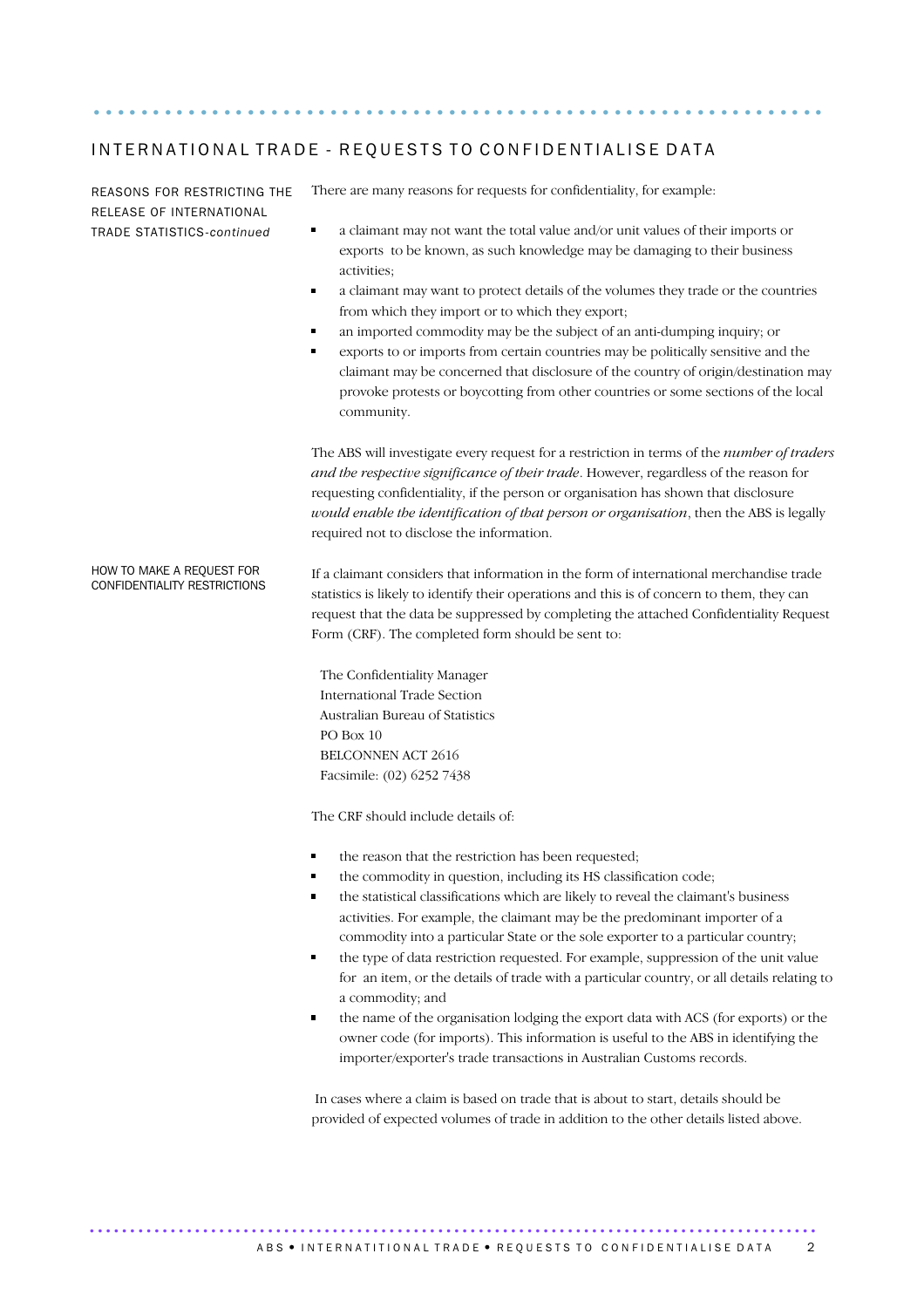..............................................................

#### HOW THE ABS HANDLES REQUESTS FOR CONFIDENTIALITY RESTRICTIONS

After receiving a request for a commodity restriction, the ABS will investigate the claim. If the investigation confirms that the business activities of the claimant are being disclosed, an appropriate restriction will be implemented. Outlined below are the procedures that the ABS follows in undertaking a confidentiality investigation:

- (a)All trade transactions, for the commodity for which a restriction has been requested, are listed for each of the previous 12 months. This shows, for each importer/exporter as well as in aggregate:
	- $\bullet$  the names of individuals and organisations trading in the commodity;
	- countries of origin/final destination for imports and exports respectively;
	- state of final destination/origin for imports and exports respectively; and
	- value and quantity of the imports/exports.

This listing is used to confirm (or otherwise) the claimant's concerns. The assumption is made that future trade will be similar in significance and distribution to that of the previous 12 months period.

- (b) If some of the claimant's trade is identifiable in the aggregates, the next step is to determine, in consultation with the claimant, what type of restriction will satisfy its concern. In doing so, in addition to suppressing a particular aggregate directly, care is taken to make sure that the aggregate is not derivable from other cross-classifications. The aim is to always use the restriction which maximises data availability but which still provides confidentiality to the claimant.
- (c) In most cases where a claimant's trade is found to be identifiable, an appropriate restriction on the release of the relevant aggregate will be put in place for a minimum of 12 months. However, if the pattern of trade is infrequent, it may be possible to restrict the data for only those months in which the claimant has trade. In this way the claimant's concerns can be met for the periods during which it trades while still releasing useful data for other periods. If this option is used, the claimant will be requested to provide notice of the timing of future trade (date of arrival/departure) so that appropriate restrictions can be put in place before the start of statistical processing for the months involved.
- (d) On completion of the investigation, the claimant will be contacted in writing and advised of the outcome. Details of the type of restriction being implemented, the commencement date and the next expected review date for the restriction, will be provided.
- (e) If the claimant is not satisfied with the outcome, they should contact the Confidentiality Manager. For contact details, see below.

Where restriction of statistics is necessary to preserve confidentiality, the ABS negotiates with the claimant on a form of restriction which protects the claimant's interests while still allowing as much useful statistical information as possible to be released. Where it has been shown that release of certain international merchandise trade statistics would breach confidentiality, one of the following restrictions will be applied to the commodity for which the restriction has been requested:

TYPES OF CONFIDENTIALITY<br>RESTRICTIONS AVAILABLE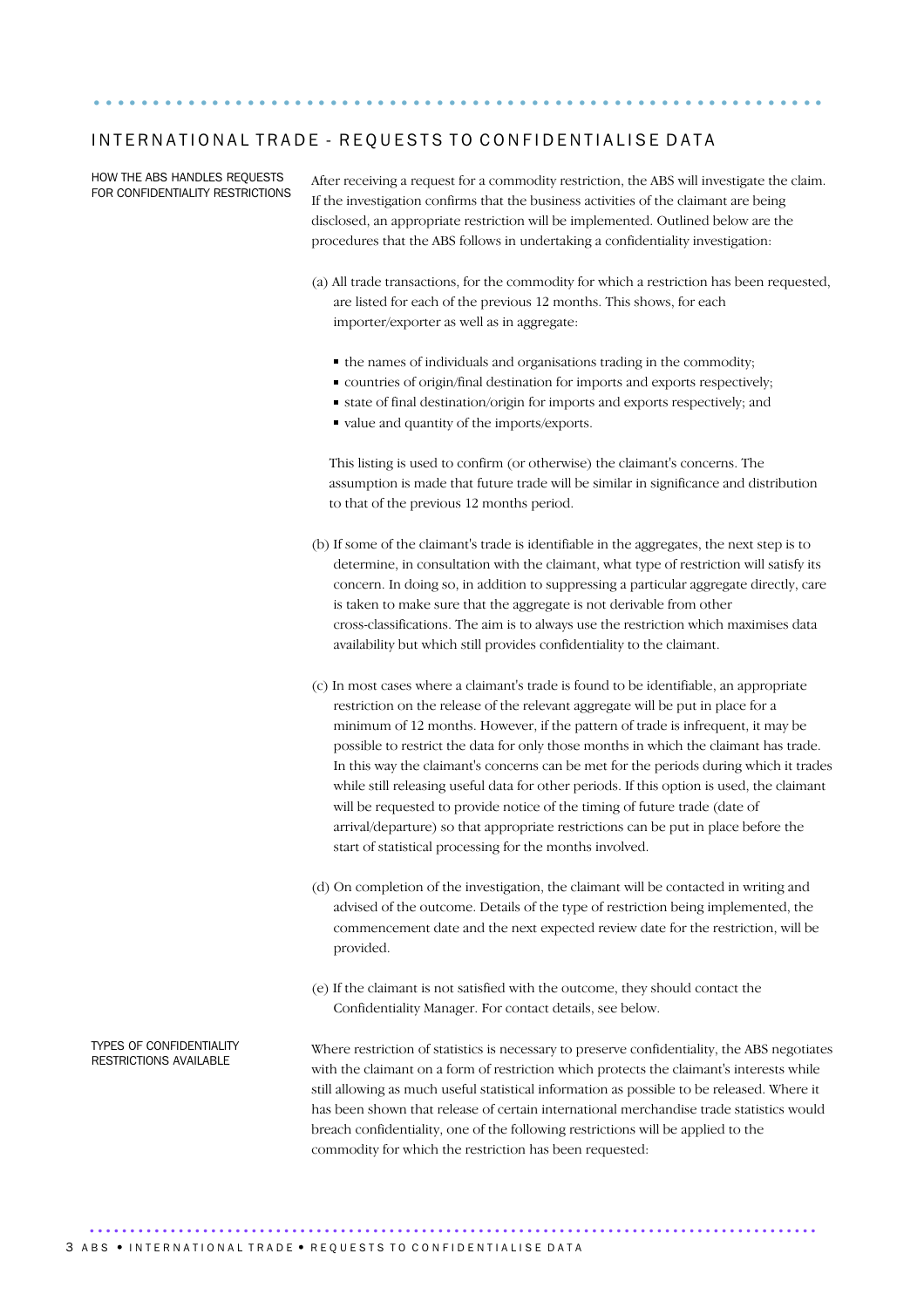....................................................... .......

| No State Details                       | Suppresses all details of Australian States of final<br>destination/discharge for imports, and Australian State of<br>loading/origin for exports.                                                                                                                  |
|----------------------------------------|--------------------------------------------------------------------------------------------------------------------------------------------------------------------------------------------------------------------------------------------------------------------|
| Selected State Details                 | As per No State Details except that only nominated States are<br>suppressed in output, eg Selected State Details NSW, VIC<br>means separate data are not available for NSW or VIC, but<br>they are available for other States.                                     |
| No Country Details                     | Suppresses all details of source countries for imports and<br>destination countries for exports; including all overseas port<br>details.                                                                                                                           |
| Selected Country Details               | As per No Country Details except that only nominated<br>countries are suppressed in output, eg Selected Country<br>Details USA, BRAZ, FGMY means separate data are not<br>available for USA, Brazil or Germany, however they are<br>available for other countries. |
| No State x Country Details             | For selected countries, all State or nominated State details are<br>not provided.                                                                                                                                                                                  |
| No Quantity Details                    | Suppresses all quantity and gross weight details.                                                                                                                                                                                                                  |
| No Duty Details<br>(import clearances) | Suppresses details of duty paid, duty rate, treatment code and<br>preference code for import commodities.                                                                                                                                                          |
| Combinations of the above              | eg: a No Country x No State x No Quantity restriction for<br>export data would suppress all details of destination<br>countries, including all overseas port details, all details of<br>Australian State of origin and all quantity and gross weight<br>details.   |
| No Value Details                       | Suppresses all value details.                                                                                                                                                                                                                                      |
| No Value Details for Country           | Suppresses all value details by country but retains quantity<br>details by country.                                                                                                                                                                                |
| No Commodity Details                   | Suppresses all commodity details.                                                                                                                                                                                                                                  |

Type of Restriction How the Restriction will Affect Output

> Attachment A to this Paper shows examples of the way that statistics which are affected by the various confidentiality restrictions will appear in ABS output.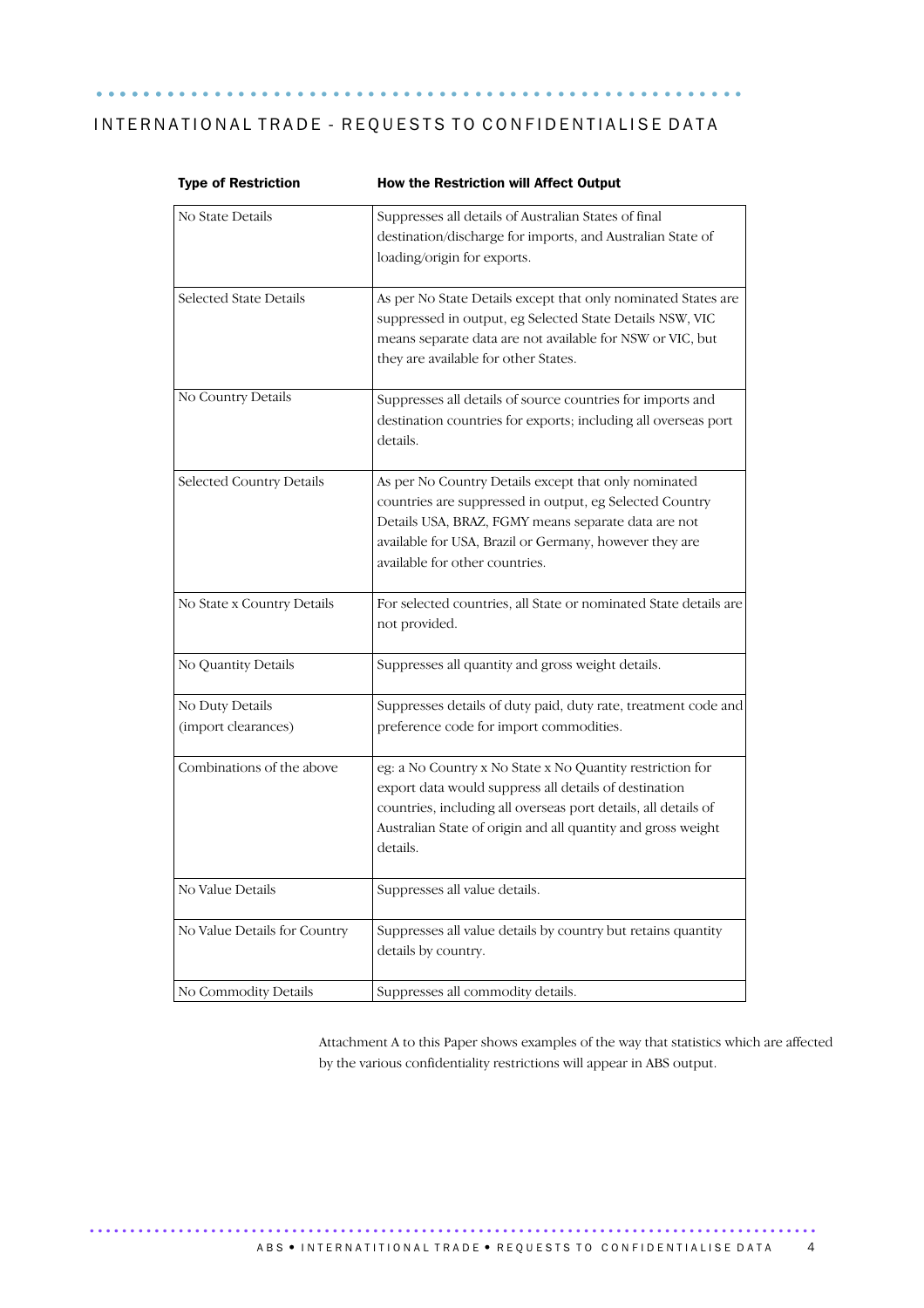..............................................................

| <b>IMPLEMENTATION DATE FOR</b><br>PLACING A COMMODITY<br><b>RESTRICTION</b> | The restriction chosen to prevent release of confidential data is generally implemented<br>from the beginning of the next month following the completion of the review. Only in<br>exceptional circumstances are restrictions applied to data already processed.                                                                                                                                                                                                                                                                                                                                                                                                                                                                                                                 |
|-----------------------------------------------------------------------------|----------------------------------------------------------------------------------------------------------------------------------------------------------------------------------------------------------------------------------------------------------------------------------------------------------------------------------------------------------------------------------------------------------------------------------------------------------------------------------------------------------------------------------------------------------------------------------------------------------------------------------------------------------------------------------------------------------------------------------------------------------------------------------|
|                                                                             | Where trade is yet to commence, a restriction is not put in place until trade actually<br>commences. The claimant is required to inform the ABS of the month in which they<br>expect the trade to commence. In these cases, the restriction will normally be reviewed<br>after three to six months.                                                                                                                                                                                                                                                                                                                                                                                                                                                                              |
| DURATION OF A RESTRICTION                                                   | Once a restriction is in place the data remains restricted in all output until the<br>restriction is lifted or changed. Restrictions are reviewed periodically to see if they are<br>still warranted in their current form. With changes in the pattern of trade a restriction<br>may be:                                                                                                                                                                                                                                                                                                                                                                                                                                                                                        |
|                                                                             | • dropped completely;<br>amend to restrict less data: or<br>• tightened to restrict more data.                                                                                                                                                                                                                                                                                                                                                                                                                                                                                                                                                                                                                                                                                   |
|                                                                             | On completion of the periodic review the claimant is contacted by letter to advise the<br>outcome of the review. If the review had indicated that the data are no longer<br>confidential the claimant is advised accordingly and the restriction is lifted from the<br>month following the review.                                                                                                                                                                                                                                                                                                                                                                                                                                                                               |
|                                                                             | It should be noted that the type of restriction placed on a commodity is based on an<br>analysis of trading patterns for the 12 months preceding the initial request. As further<br>data analysis will not be undertaken for at least 12 months, it is important that claimants<br>continue to monitor the statistics in which they have an interest to ensure that current<br>data restrictions continue to meet their requirements. If major changes to trading<br>patterns do occur and the claimant has concerns that their data could now be exposed,<br>they should contact the Confidentiality Manager to request a further review.                                                                                                                                       |
| THE CONFIDENTIAL COMMODITIES<br>LIST (CCL)                                  | Confidentiality restrictions in Australia's international merchandise trade statistics are all<br>applied at the commodity level. That is, whether the restriction is to suppress country,<br>State, value or duty, it is recorded against the specific commodity item. Details of<br>restrictions on any particular item that are in place for any period are available in the<br>Confidentiality Commodities List (CCL). The CCL details all import and export<br>commodities which have been subjected to confidentiality restrictions since 1 January<br>1988 and is available in electronic or paper format. Sample pages are shown in<br>Attachment B. The CCL is updated at the start of each month and can be supplied, free<br>of charge, periodically or upon request. |
| FURTHER INFORMATION                                                         | If you have any further queries please contact:                                                                                                                                                                                                                                                                                                                                                                                                                                                                                                                                                                                                                                                                                                                                  |
|                                                                             | The Confidentiality Manager                                                                                                                                                                                                                                                                                                                                                                                                                                                                                                                                                                                                                                                                                                                                                      |
|                                                                             | Facsimile: (02) 6252 7438<br>Telephone: (02) 6252 5409<br>E-mail: international.trade@abs.gov.au                                                                                                                                                                                                                                                                                                                                                                                                                                                                                                                                                                                                                                                                                 |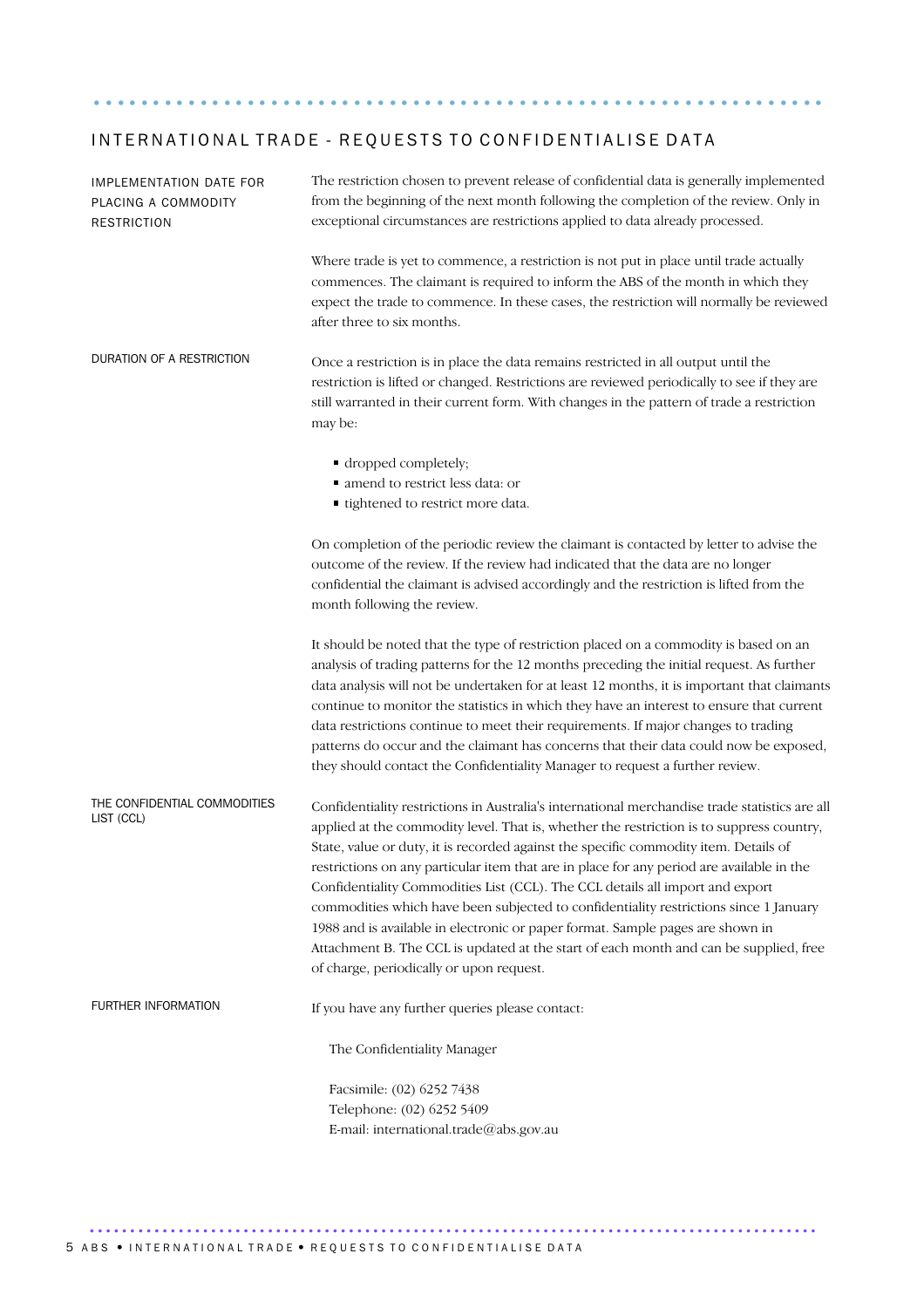Commodity '12345678'

#### ATTACHMENT A

#### EXAMPLES OF HOW CONDIENTIALITY RESTRICTIONS IMPACT ON INTERNATIONAL MERCHANDISE TRADE STATSITICS RELEASED BY ABS

........................................................... ...

This attachment provides examples of the way that statistics which are affected by the various confidentiality restrictions appear in ABS output.

Example 1 below presents details of exports of a hypothetical commodity (with the export code '12345678') for one quarter (March quarter) classified by country of destination and State of origin. No confidentiality restrictions have been applied to the data.

Examples 2-8 show the same set of statistics but for each of these examples a different confidentiality restriction has been applied.

Examples 9 & 10 show how data subject to a confidentiality restriction would appear in comprehensive tables showing more than one commodity.

EXAMPLE 1. NO RESTRICTIONS APPLIED TO DATA

| <b>MAR QTR 1998</b> | Quantity (Kg) | Value (FOB) $(\$'000)$ |
|---------------------|---------------|------------------------|
| Total this item     |               |                        |
| <b>Total States</b> | 105,480       | 645                    |
| New South Wales     | 29,163        | 115                    |
| Victoria            | 41,621        | 207                    |
| Queensland          | 34,303        | 321                    |
| Western Australia   | 393           | 2                      |
| Malaysia            |               |                        |
| <b>Total States</b> | 1,911         | 10                     |
| New South Wales     | 1,365         | 7                      |
| Queensland          | 153           | 1                      |
| Western Australia   | 393           | $\overline{c}$         |
| Singapore           |               |                        |
| <b>Total States</b> | 31,005        | 319                    |
| New South Wales     | 8,798         | 59                     |
| Victoria            | 1,736         | 17                     |
| Queensland          | 20,471        | 242                    |
| Taiwan              |               |                        |
| <b>Total States</b> | 72,564        | 316                    |
| New South Wales     | 19,000        | 48                     |
| Victoria            | 39,885        | 189                    |
| Oueensland          | 13,679        | 78                     |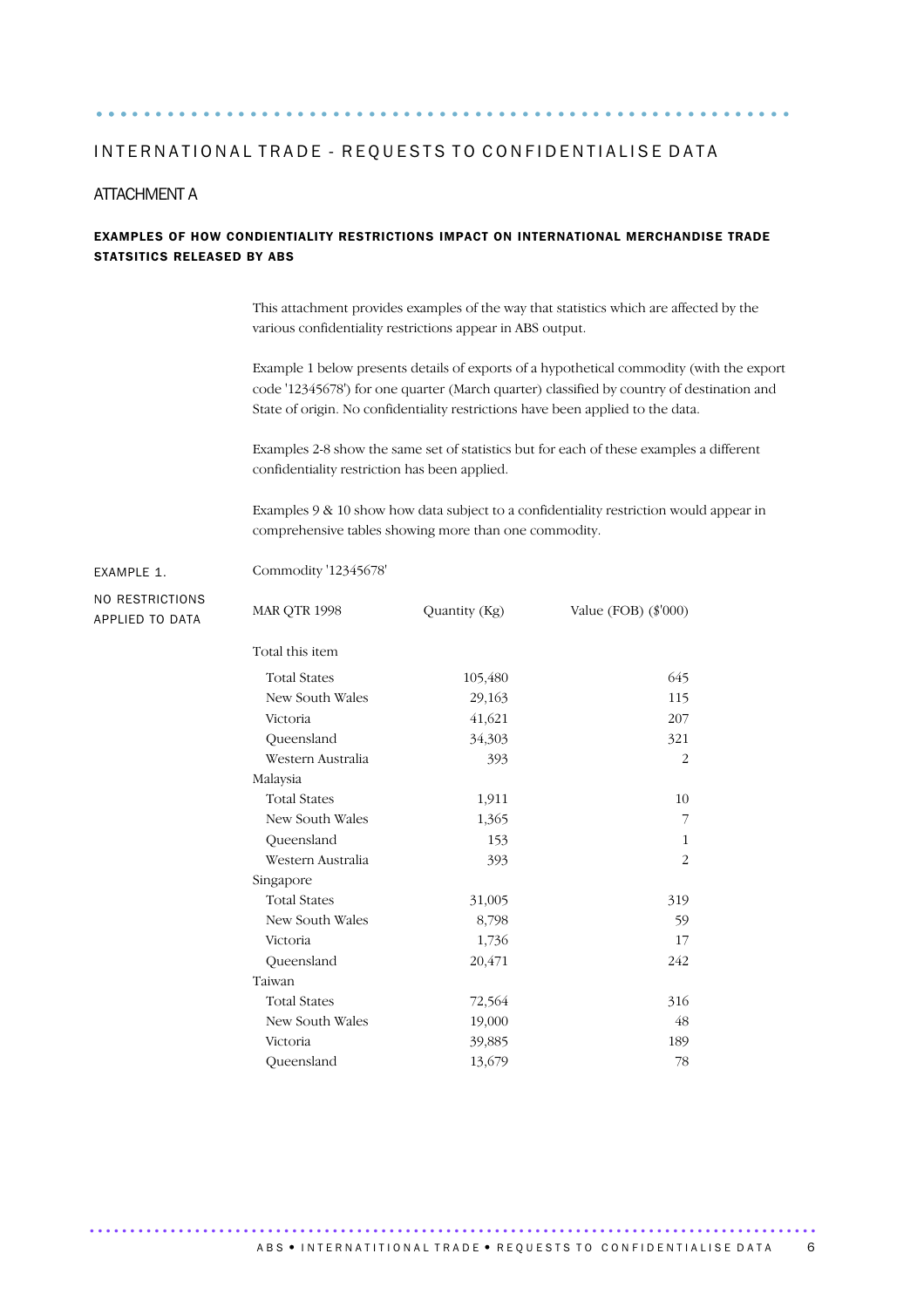EXAMPLE 2. 'NO COUNTRY DETAILS' RESTRICTION With this type of restriction, data are not available for the individual countries but are presented as a total for the commodity and according to the State of origin.

........................................................... ...

#### Commodity '12345678'

| MAR QTR 1998        | Quantity (Kg) | Value (FOB) (\$'000)        |
|---------------------|---------------|-----------------------------|
| Total this item     |               |                             |
| <b>Total States</b> | 105,480       | 645                         |
| New South Wales     | 29,163        | 115                         |
| Victoria            | 41,621        | 207                         |
| Queensland          | 34,303        | 321                         |
| Western Australia   | 393           | $\mathcal{P}_{\mathcal{L}}$ |
| No Country Details  |               |                             |
| <b>Total States</b> | 105,480       | 645                         |
| New South Wales     | 29,163        | 115                         |
| Victoria            | 41,621        | 207                         |
| Queensland          | 34,303        | 321                         |
| Western Australia   | 393           | 2                           |
|                     |               |                             |

for these two countries are combined under a 'No Country Details' heading.

With this type of restriction, the data for Singapore and Taiwan have been restricted. Data

#### EXAMPLE 3.

'SELECTED COUNTRY DETAILS' RESTRICTION

| Commodity '12345678' |               |                      |
|----------------------|---------------|----------------------|
| <b>MAR QTR 1998</b>  | Quantity (Kg) | Value (FOB) (\$'000) |
| Total this item      |               |                      |
| <b>Total States</b>  | 105,480       | 645                  |
| New South Wales      | 29,163        | 115                  |
| Victoria             | 41,621        | 207                  |
| Queensland           | 34,303        | 321                  |
| Western Australia    | 393           | $\overline{c}$       |
| Malaysia             |               |                      |
| <b>Total States</b>  | 1,911         | 10                   |
| New South Wales      | 1,365         | 7                    |
| Queensland           | 153           | $\mathbf{1}$         |
| Western Australia    | 393           | $\overline{c}$       |
| No Country Details   |               |                      |
| <b>Total States</b>  | 103,569       | 635                  |
| New South Wales      | 27,798        | 108                  |
| Victoria             | 41,621        | 207                  |
| Queensland           | 34,150        | 320                  |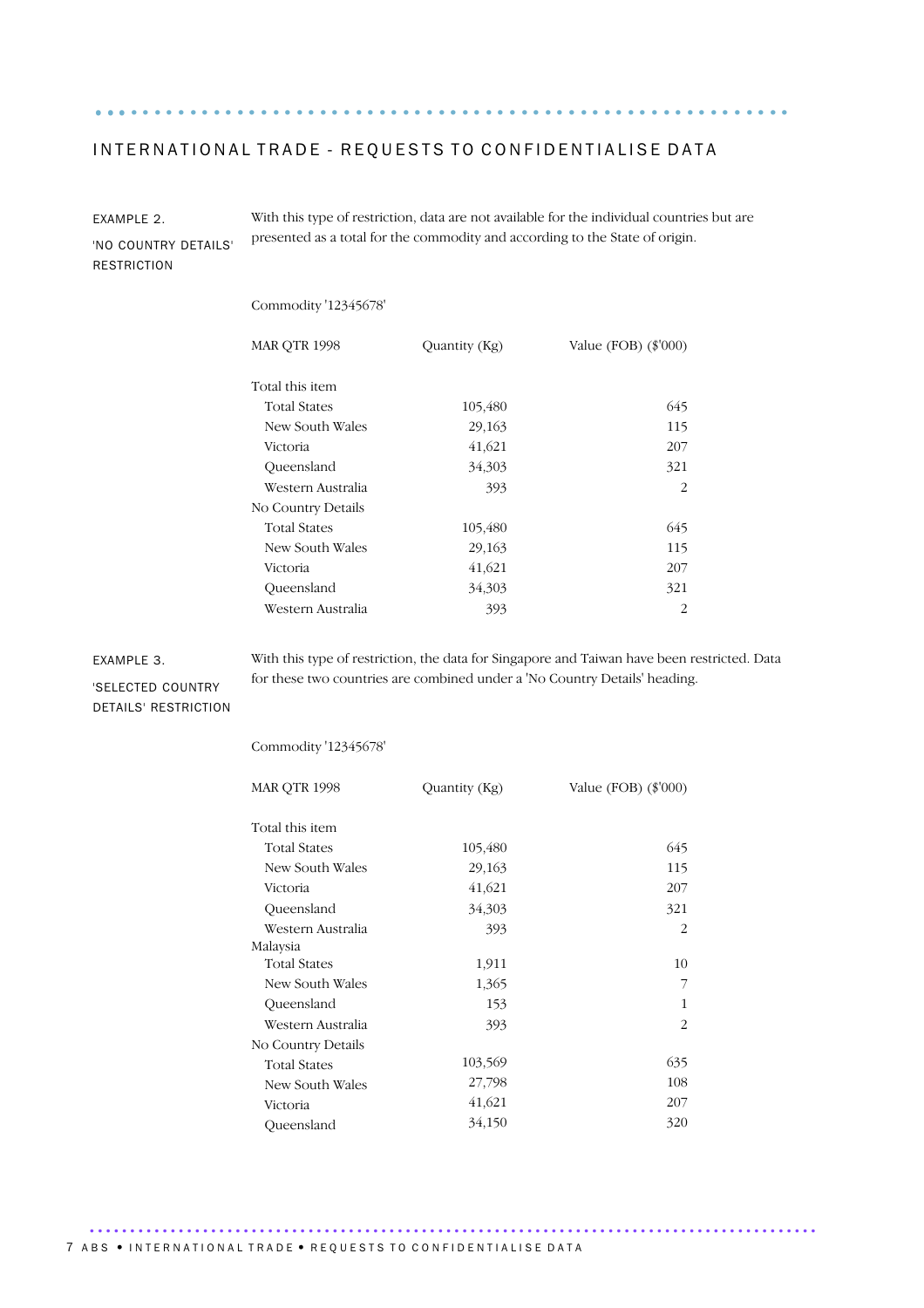........................................................... ...

| EXAMPLE 4.                               | With this type of restriction, data are not available for individual States but are grouped |               |                      |  |  |
|------------------------------------------|---------------------------------------------------------------------------------------------|---------------|----------------------|--|--|
| 'NO STATE DETAILS'<br><b>RESTRICTION</b> | together under a 'No State Details' heading.                                                |               |                      |  |  |
|                                          | Commodity '12345678'                                                                        |               |                      |  |  |
|                                          | <b>MAR QTR 1998</b>                                                                         | Quantity (Kg) | Value (FOB) (\$'000) |  |  |
|                                          | Total this item                                                                             |               |                      |  |  |
|                                          | <b>Total States</b>                                                                         | 105,480       | 645                  |  |  |
|                                          | No State Details                                                                            | 105,480       | 645                  |  |  |
|                                          | Malaysia                                                                                    |               |                      |  |  |
|                                          | <b>Total States</b>                                                                         | 1,911         | 10                   |  |  |
|                                          | No State Details                                                                            | 1,911         | 10                   |  |  |
|                                          | Singapore                                                                                   |               |                      |  |  |
|                                          | <b>Total States</b>                                                                         | 319           |                      |  |  |
|                                          | No State Details                                                                            | 31,005        | 319                  |  |  |
|                                          | Taiwan                                                                                      |               |                      |  |  |
|                                          | <b>Total States</b>                                                                         | 72,564        | 316                  |  |  |
|                                          | No State Details                                                                            | 72,564        | 316                  |  |  |
|                                          |                                                                                             |               |                      |  |  |

EXAMPLE 5.

With this type of restriction, the data for New South Wales, Victoria and Queensland have been restricted. Data for these three States are grouped together under a 'No State Details' heading.

'SELECTED STATE DETAILS' RESTRICTION

Commodity '12345678'

| <b>MAR QTR 1998</b> | Quantity (Kg) | Value (FOB) (\$'000) |
|---------------------|---------------|----------------------|
| Total this item     |               |                      |
| <b>Total States</b> | 105,480       | 645                  |
| Western Australia   | 393           | $\mathcal{L}$        |
| No State Details    | 105,087       | 643                  |
| Malaysia            |               |                      |
| <b>Total States</b> | 1,911         | 10                   |
| Western Australia   | 393           | 2                    |
| No State Details    | 1,518         | 8                    |
| Singapore           |               |                      |
| <b>Total States</b> | 31,005        | 319                  |
| No State Details    | 31,005        | 319                  |
| Taiwan              |               |                      |
| <b>Total States</b> | 72,564        | 316                  |
| No State Details    | 72,564        | 316                  |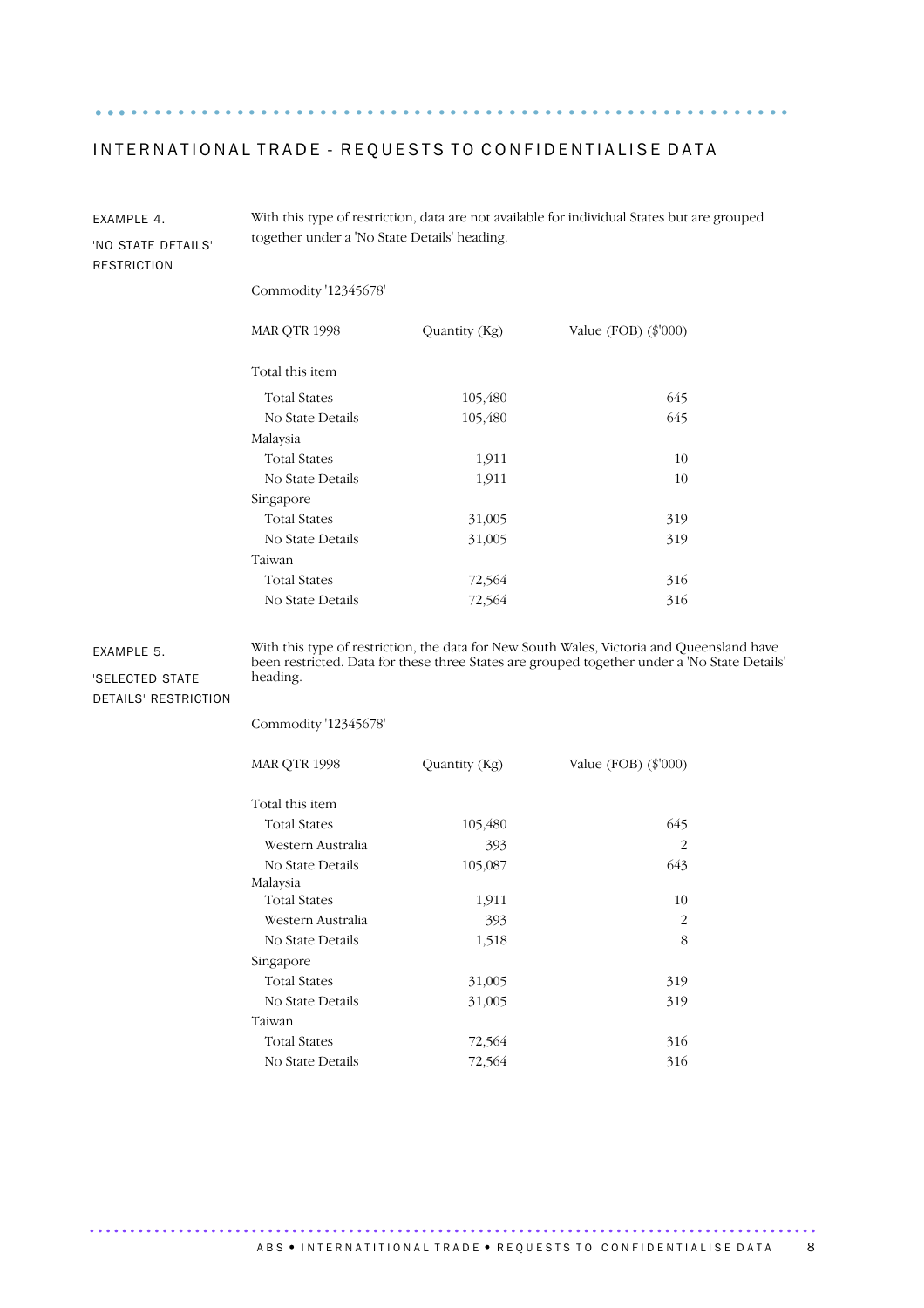........................................................... ...

EXAMPLE 6.

'NO VALUE DETAILS' RESTRICTION

With this type of restriction, no value details are available for the commodity. There is no special descriptor or code in statistical output that indicates that this restriction has been applied; the 'Value' column will just show dashes.

Commodity '12345678'

| <b>MAR QTR 1998</b> | Quantity (Kg) | Value (FOB) $(\$'000)$ |
|---------------------|---------------|------------------------|
| Total this item     |               |                        |
| <b>Total States</b> | 105,480       |                        |
| New South Wales     | 29,163        |                        |
| Victoria            | 41,621        |                        |
| Queensland          | 34,303        |                        |
| Western Australia   | 393           |                        |
| Malaysia            |               |                        |
| <b>Total States</b> | 1,911         |                        |
| New South Wales     | 1,365         |                        |
| Queensland          | 153           |                        |
| Western Australia   | 393           |                        |
| Singapore           |               |                        |
| <b>Total States</b> | 31,005        |                        |
| New South Wales     | 8,798         |                        |
| Victoria            | 1,736         |                        |
| Queensland          | 20,471        |                        |
| Taiwan              |               |                        |
| <b>Total States</b> | 72,564        |                        |
| New South Wales     | 19,000        |                        |
| Victoria            | 39,885        |                        |
| Queensland          | 13,679        |                        |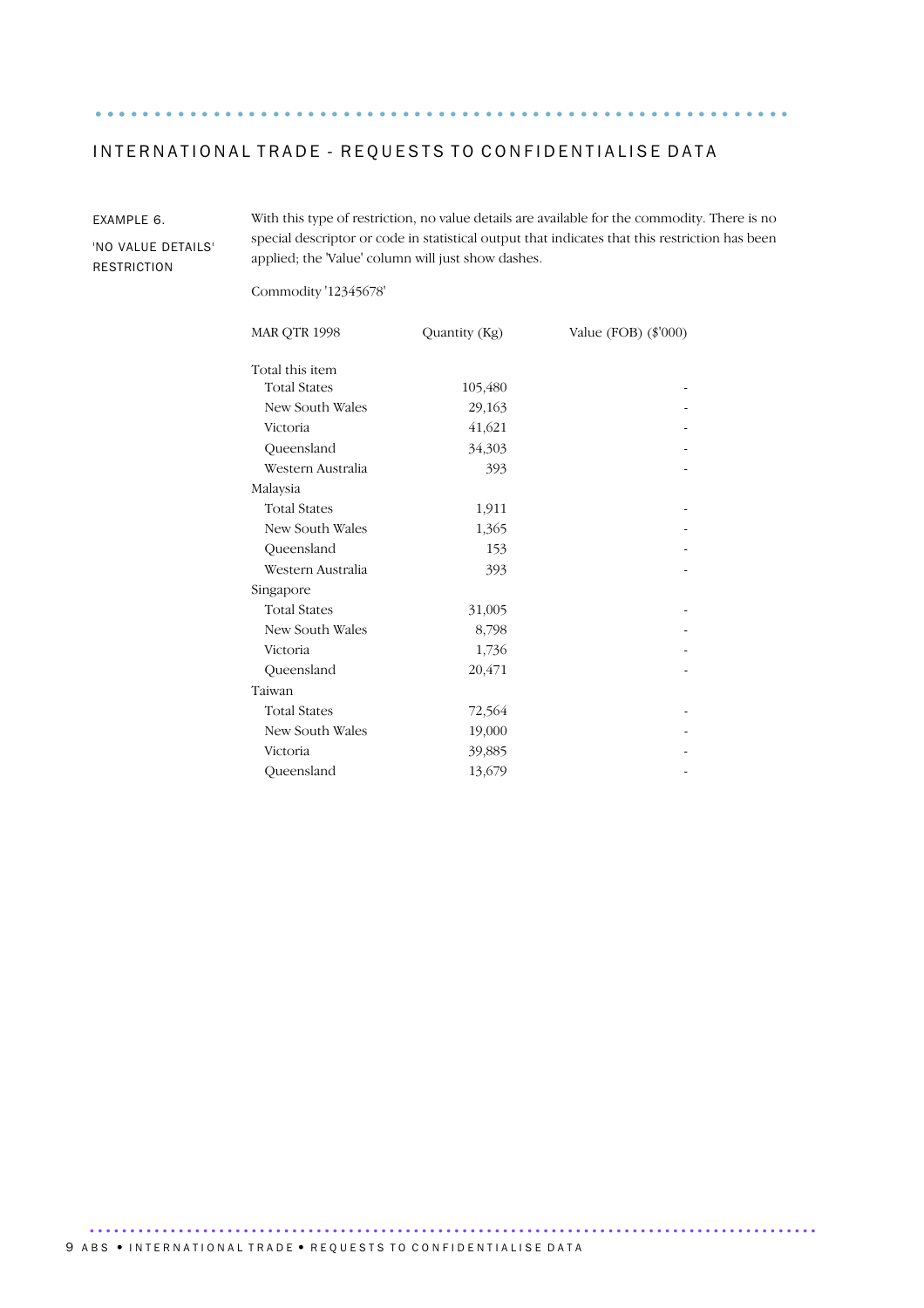........................................................... ...

With this type of restriction, no quantity details are available for the commodity. There is no

| 'NO QUANTITY DETAILS'<br><b>RESTRICTION</b> | special descriptor or code in statistical output that indicates that this restriction has been<br>applied; the 'Quantity' column will show dashes. |               |                      |  |  |  |
|---------------------------------------------|----------------------------------------------------------------------------------------------------------------------------------------------------|---------------|----------------------|--|--|--|
|                                             | Commodity '12345678'                                                                                                                               |               |                      |  |  |  |
|                                             | <b>MAR QTR 1998</b>                                                                                                                                | Quantity (Kg) | Value (FOB) (\$'000) |  |  |  |
|                                             | Total this item                                                                                                                                    |               |                      |  |  |  |
|                                             | <b>Total States</b>                                                                                                                                |               | 645                  |  |  |  |
|                                             | New South Wales                                                                                                                                    |               | 115                  |  |  |  |
|                                             | Victoria                                                                                                                                           |               | 207                  |  |  |  |
|                                             | Queensland                                                                                                                                         |               | 321                  |  |  |  |
|                                             | Western Australia                                                                                                                                  |               | 2                    |  |  |  |
|                                             | Malaysia                                                                                                                                           |               |                      |  |  |  |
|                                             | <b>Total States</b>                                                                                                                                |               | 10                   |  |  |  |
|                                             | New South Wales                                                                                                                                    |               | 7                    |  |  |  |
|                                             | Queensland                                                                                                                                         |               | 1                    |  |  |  |
|                                             | Western Australia                                                                                                                                  |               | 2                    |  |  |  |
|                                             | Singapore                                                                                                                                          |               |                      |  |  |  |
|                                             | <b>Total States</b>                                                                                                                                |               | 319                  |  |  |  |
|                                             | New South Wales                                                                                                                                    |               | 59                   |  |  |  |
|                                             | Victoria                                                                                                                                           |               | 17                   |  |  |  |
|                                             | Queensland                                                                                                                                         |               | 242                  |  |  |  |
|                                             | Taiwan                                                                                                                                             |               |                      |  |  |  |
|                                             | <b>Total States</b>                                                                                                                                |               | 316                  |  |  |  |

EXAMPLE 8. 'NO COMMODITY DETAILS' RESTRICTION

EXAMPLE 7.

With this type of restriction, the most severe, there is no output for the commodity. All details including the commodity code and unit of quantity have been suppressed. There is no special descriptor or code in statistical output that indicates that this restriction has been applied.

New South Wales 48 Victoria - 189 Queensland 78

In tables showing two or more commodities exported or imported by country or State, any commodities subject to a restriction would be included in a single dummy confidentiality code so that data on total trade for that country or State continues to be available.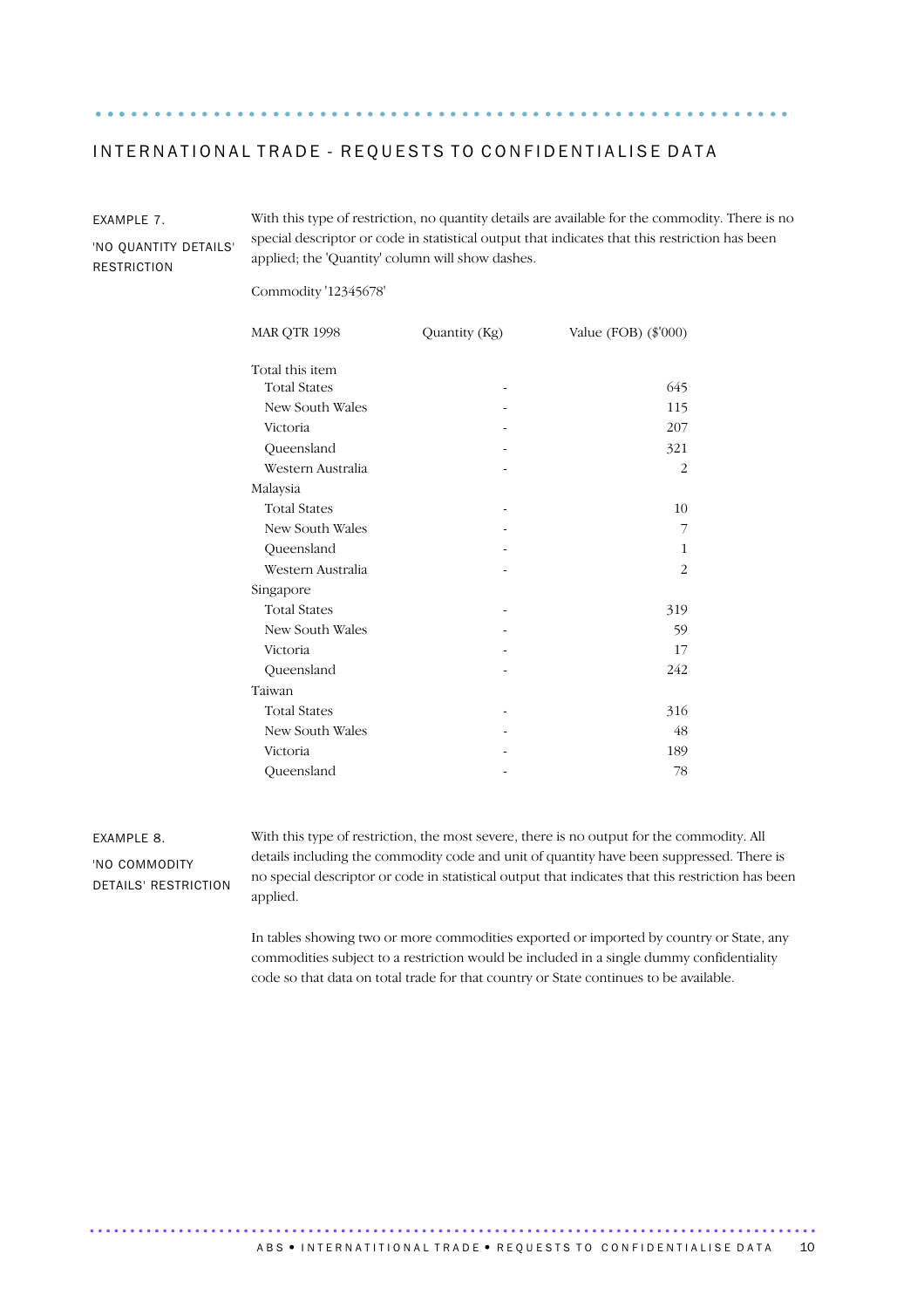.......................................................... ....

EXAMPLE 9. 'SELECTED COMMODITIES BY COUNTRY' **RESTRICTION** 

Example 9 shows selected commodities exported to the United Kingdom in the March quarter 1998. Any selected commodities subject to a 'No Commodity Details' restriction, a 'No Country Details' restriction, or 'Selected Country Details' restriction (where the selected country is the United Kingdom) would be included in the one dummy confidentiality code - 99999999.

Country - United Kingdom

| <b>MAR QTR 1998</b> |                                      | Quantity | Value (FOB) |
|---------------------|--------------------------------------|----------|-------------|
|                     |                                      | (Kg)     | $(\$'000)$  |
|                     |                                      |          |             |
| Total this item     |                                      | 105,480  | 645         |
| 08013200            | Cashew nuts - shelled                | 1,911    | 10          |
| 18063290            | Chocolate confectionary - not filled | 29,550   | 210         |
| 29024300            | Cyclic hydrocarbons                  | 12,679   | 100         |
| 39031100            | Polymers of styrene, in primary form | 29,696   | 6           |
| 99999999            | Confidential commodities             | 31,005   | 319         |

Similarly, Example 10 shows selected commodities exported from NSW in the March quarter 1998. Any selected commodities subject to a 'No Commodity Details' restriction, a 'No State Details' restriction, or 'Selected State Details' restriction (where the selected State is NSW) would be included in the one dummy confidentiality code - 99999999.

COMMODITIES BY STATE' RESTRICTION

EXAMPLE 10. 'SELECTED

State - NSW

| <b>MAR QTR 1998</b> |                                      | Quantity | Value (FOB) |
|---------------------|--------------------------------------|----------|-------------|
|                     |                                      | (Kg)     | $(\$'000)$  |
| Total this item     |                                      | 105,480  | 645         |
| 08013200            | Cashew nuts - shelled                | 1,911    | 10          |
| 18063290            | Chocolate confectionary - not filled | 29,550   | 210         |
| 29024300            | Cyclic hydrocarbons                  | 12,679   | 100         |
| 39031100            | Polymers of styrene, in primary form | 29,696   | 6           |
| 99999999            | Confidential commodities             | 31,005   | 319         |

PRESENTATION OF DATA Confidentiality restrictions are normally only applied at the commodity level.

IN NON COMMODITY TABLES

Where a table does not show detail at the commodity level, eg. total exports by country, confidentiality restrictions would not be applied to the data in the table. Similarly where a State table does not show any detail at the commodity level, eg. total exports by State of origin, confidentiality restrictions would not be applied to the data in the table.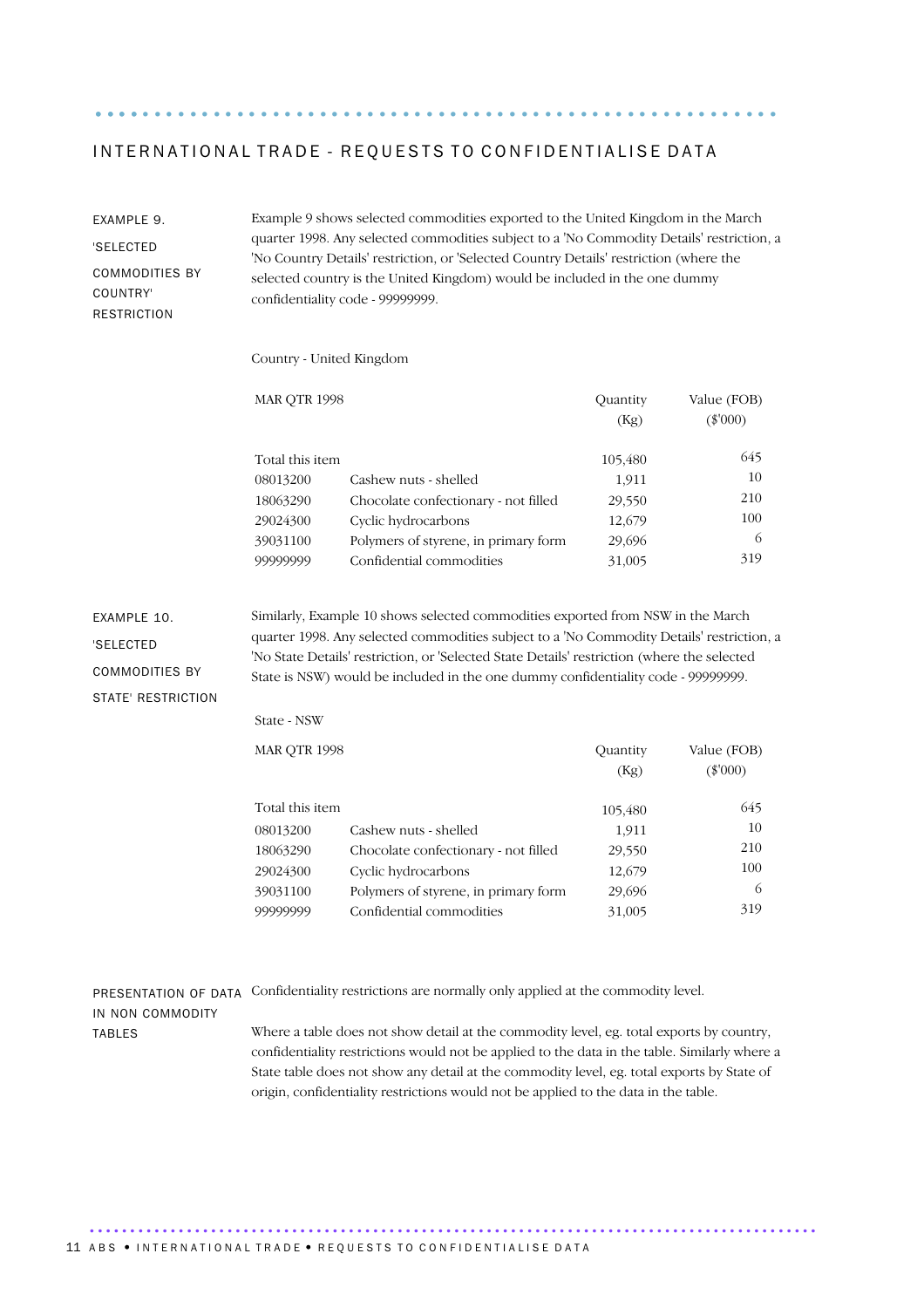#### .......................................................... ....

#### INTERNATIONAL TRADE - REQUESTS TO CONFIDENTIALISE DATA

#### ATTACHMENT B

SAMPLE PAGES OF THE CCL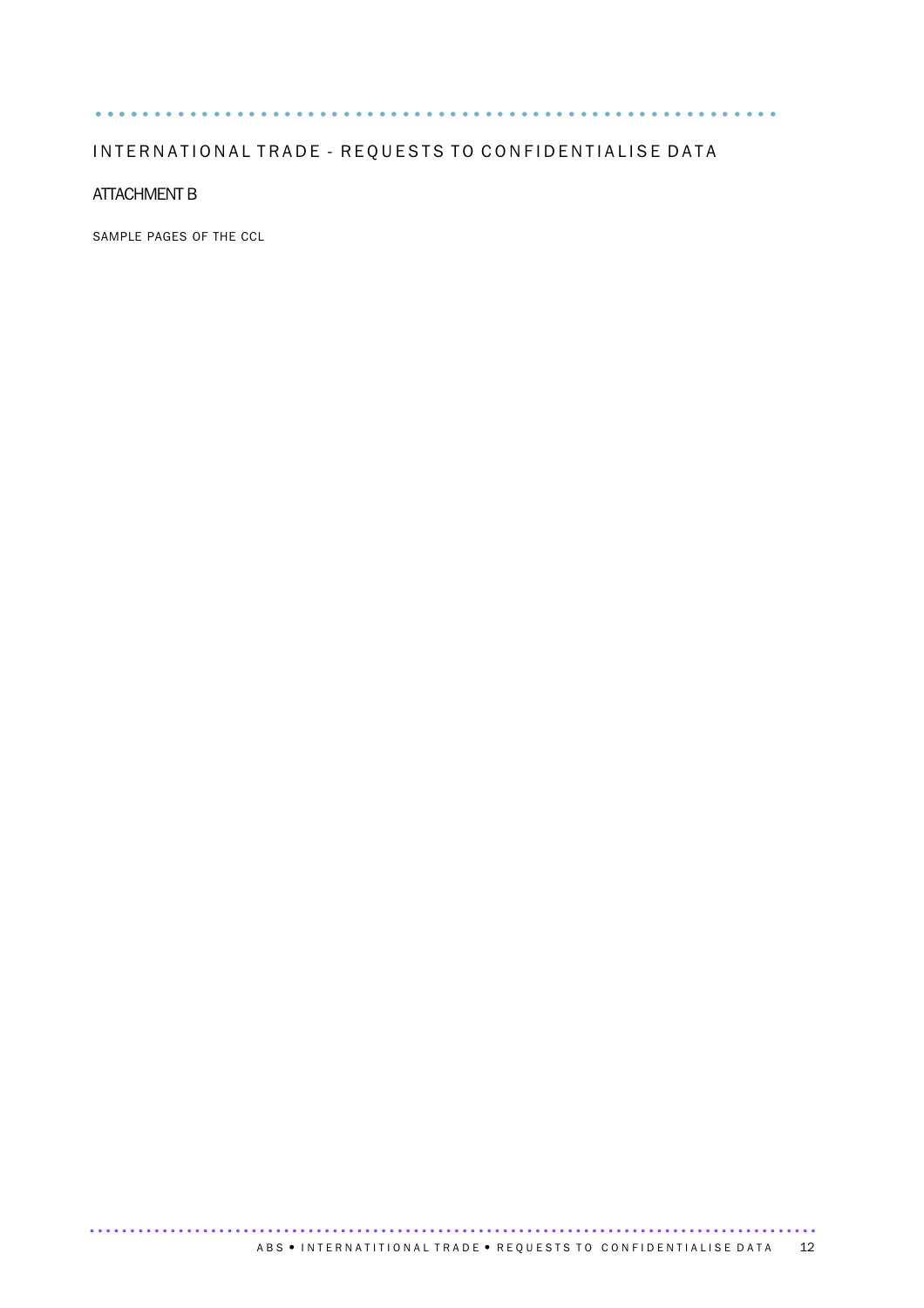| Date 01/06/01 | AUSTRALIAN BUREAU OF STATISTICS - INTERNATIONAL TRADE - CONFIDENTIAL COMMODITIES LIST<br>Imports & Clearances - Changes to Confidential Commodities - MAY 2001                                                                                      |                                                                                                    |          | Pac              |
|---------------|-----------------------------------------------------------------------------------------------------------------------------------------------------------------------------------------------------------------------------------------------------|----------------------------------------------------------------------------------------------------|----------|------------------|
| Item          | H.T.I.S.C. HTISC Commodity Description                                                                                                                                                                                                              | Restriction Applied Month of Month of                                                              |          | Effect Cessation |
| 2101.11.00/37 | Extracts, essences and concentrates of coffee<br>(excluding decaffeinated) in packs not exceeding<br>30 kg                                                                                                                                          | No Ouantity Details 5 JUN 1999 APR 2001                                                            |          |                  |
| 2101.11.00/37 | Extracts, essences and concentrates of coffee<br>(excluding decaffeinated) in packs not exceeding<br>30 kg                                                                                                                                          | No State Details<br>Selected Country Details:<br>BRAZ COMB FRAN RKOR UK                            | MAY 2001 |                  |
| 2836.20.00/26 | Disodium carbonate                                                                                                                                                                                                                                  | No State x Cty Detail for MAY 2001<br>All States<br>CHIN SING USA<br>No Duty Details               |          |                  |
| 2901.24.00/05 | Unsaturated buta-1,3-diene and isoprene acyclic<br>hydrocarbons                                                                                                                                                                                     | Broad Commodity Details JUL 1991 APR 2001<br>See Item 2999888899                                   |          |                  |
| 4009.50.90/20 | Tubes pipes & hoses of vulcan rubber other than<br>hard rubber with fittings (excl replacement<br>components for passenger motor vehicles, fibre<br>reinforced, and wire braided)                                                                   | No State x Cty Detail for JUL 1999 APR 2001<br>All States<br>MLAY UK                               |          |                  |
| 4009.50.90/20 | Tubes pipes & hoses of vulcan rubber other than<br>hard rubber with fittings (excl replacement<br>components for passenger motor vehicles, fibre<br>reinforced, and wire braided)                                                                   | No State Details<br>Selected Country Details:<br>FGMY ITAL MLAY                                    | MAY 2001 |                  |
| 7215.90.00/55 | Bars and rods of iron or non-alloy steel, not<br>further worked than cold-formed or cold-finished,<br>excl. "flattened circles" and "modified<br>rectangles" asdefined in Note 1(m) to Chapter 72<br>& free cutting steel                           | Selected State Details: FEB 2001 APR 2001<br>NSW OLD<br>Selected Country Details:<br>CZEH INIA JAP |          |                  |
| 7215.90.00/55 | Bars and rods of iron or non-alloy steel, not<br>further worked than cold-formed or cold-finished, Selected Country Details:<br>excl. "flattened circles" and "modified<br>rectangles" asdefined in Note 1(m) to Chapter 72<br>& free cutting steel | No State Details<br>CZEH INIA JAP TAIW USA                                                         | MAY 2001 |                  |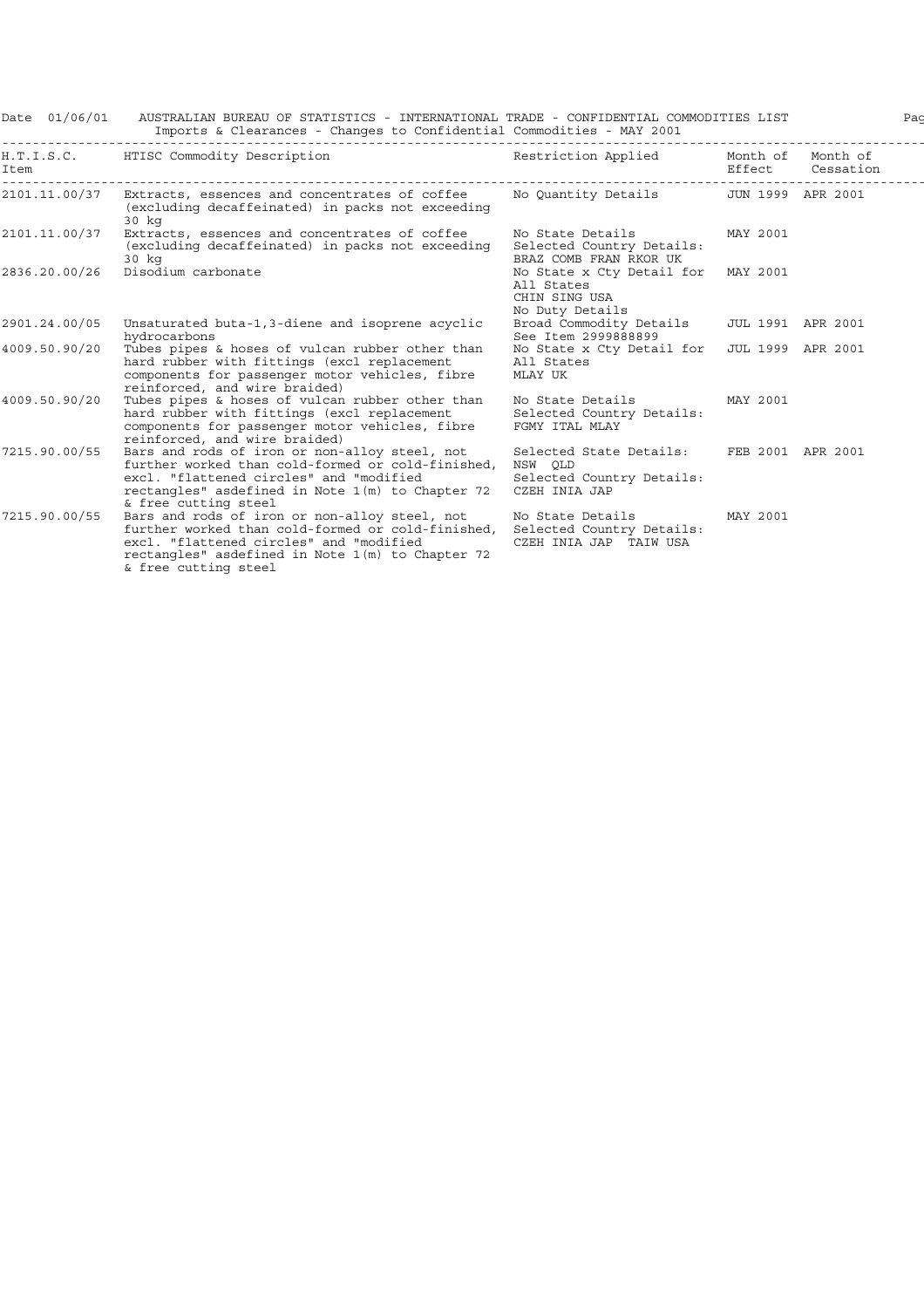| Date 01/06/01      | AUSTRALIAN BUREAU OF STATISTICS - INTERNATIONAL TRADE - CONFIDENTIAL COMMODITIES LIST<br>Exports - AHECC - Changes to Confidential Commodities - MAY 2001                          |                                                                                         |                    | Page                  |
|--------------------|------------------------------------------------------------------------------------------------------------------------------------------------------------------------------------|-----------------------------------------------------------------------------------------|--------------------|-----------------------|
| A.H.E.C.C.<br>Item | AHECC Commodity Description                                                                                                                                                        | Restriction Applied                                                                     | Month of<br>Effect | Month of<br>Cessation |
| 2939.90.00         | Vegetable alkaloids, natural or synthetic, and<br>their salts, ethers, esters and other derivatives<br>nes, not put up as medicaments                                              | No Commodity Details                                                                    | AUG 1993           | APR 2001              |
| 3920.62.00         | Plates, sheets, film, foil and strip nes, of<br>polyethylene terephthalate, non-cellular and not<br>reinforced, laminated, supported or similarly<br>combined with other materials | No Ouantity Details                                                                     | MAY 1999 APR 2001  |                       |
| 4401.22.20         | Non-coniferous woodchips or particles                                                                                                                                              | Selected State Details:<br>NSW TAS VIC<br>Selected Country Details:<br>INDO JAP<br>TAIW | JUN 2000 APR 2001  |                       |
| 4401.22.20         | Non-coniferous woodchips or particles                                                                                                                                              | Selected State Details:<br>TAS VIC<br>Selected Country Details:<br>INDO JAP             | MAY 2001           |                       |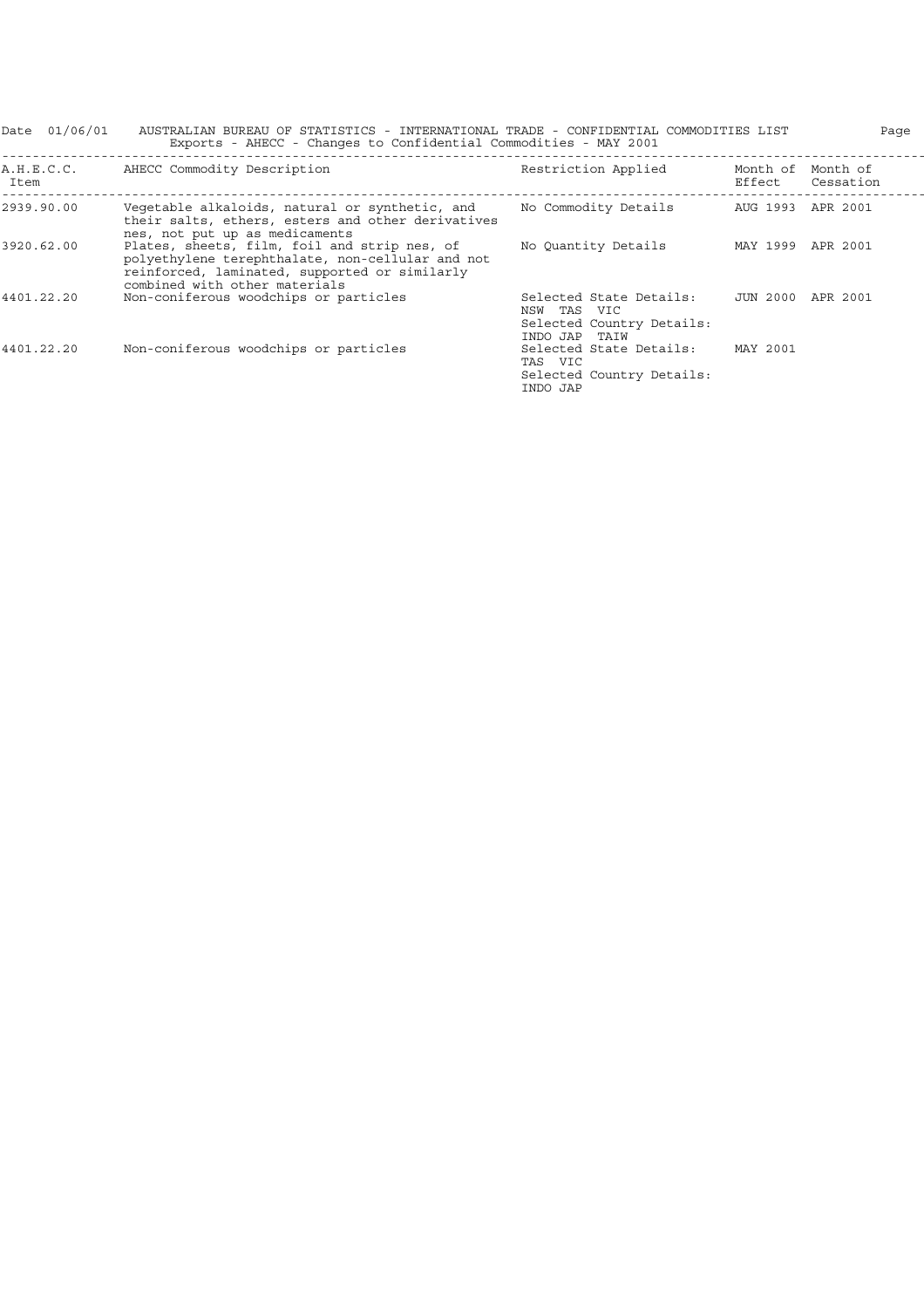

### **International Trade Section Request for an Export Confidentiality Restriction**

| <b>Claimant Details</b>                        |  |
|------------------------------------------------|--|
|                                                |  |
|                                                |  |
|                                                |  |
|                                                |  |
|                                                |  |
|                                                |  |
| <b>Export Code for Restriction (8 digits):</b> |  |
| <b>Commodity description:</b>                  |  |
|                                                |  |
|                                                |  |
|                                                |  |

#### **Reasons for requesting the restriction**

Briefly state the nature of your concern *(e.g. You may be the predominant exporter of a commodity to a particular country or the sole exporter of a commodity from a particular State)*:

**Type of Restriction requested** *(broad details only)*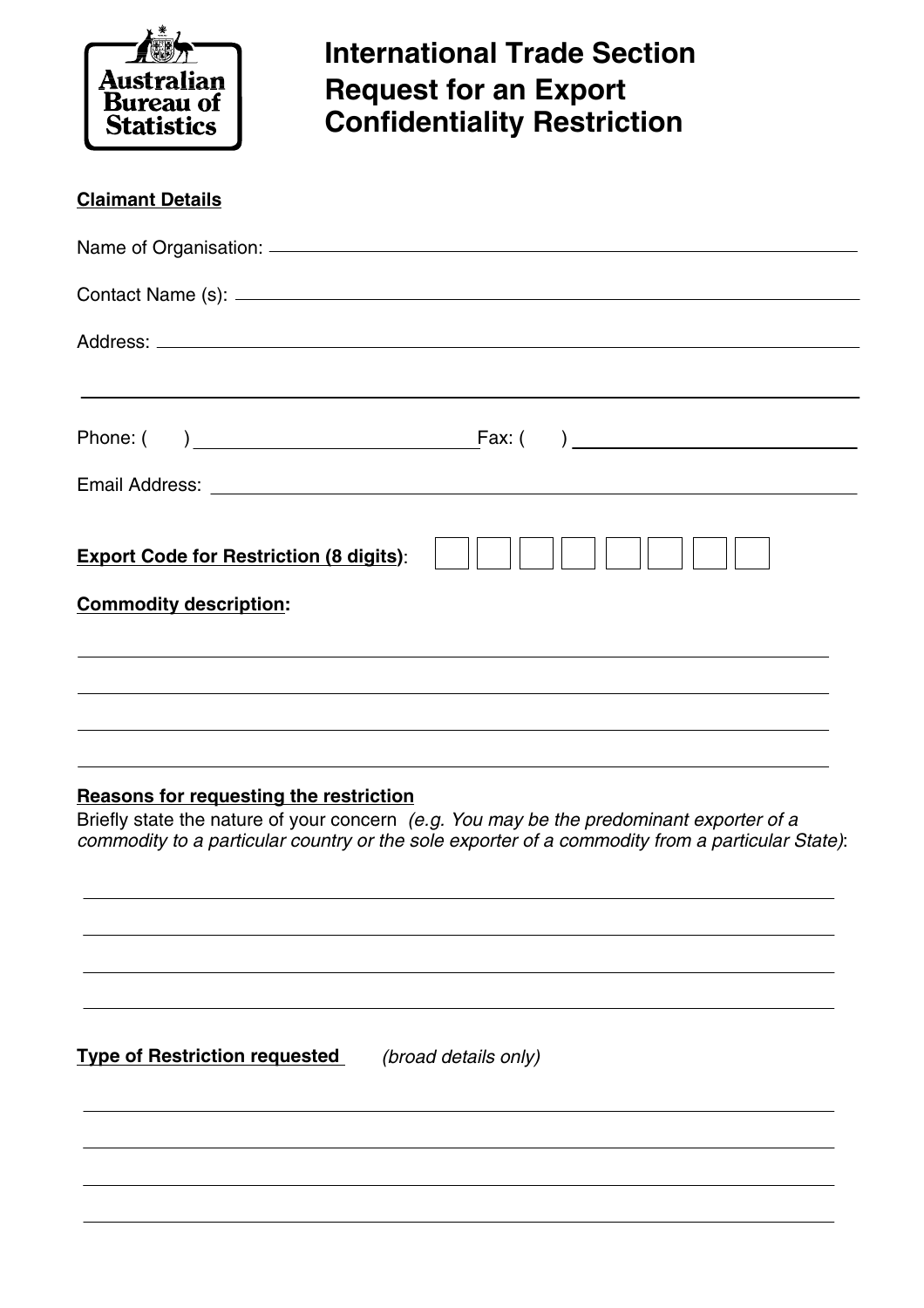#### **Details to identify your trade transactions in Customs records**

Who lodges your export entries?

|                          |                                                                               | Has trade already commenced for this commodity?                                                                                                                     |  |
|--------------------------|-------------------------------------------------------------------------------|---------------------------------------------------------------------------------------------------------------------------------------------------------------------|--|
| <b>YES</b>               |                                                                               | $NO$    <br>(*See Below)                                                                                                                                            |  |
|                          |                                                                               | * If trade has not already commenced please provide details of expected volumes of trade<br>over the next 6 to 12 months, for example supply contracts or invoices: |  |
|                          | Time period required for the restriction:                                     |                                                                                                                                                                     |  |
|                          | From: (month/year)                                                            |                                                                                                                                                                     |  |
|                          |                                                                               |                                                                                                                                                                     |  |
| commodity?<br><b>YES</b> |                                                                               | Does your organisation subscribe to International Trade Statistics for the above<br><b>NO</b>                                                                       |  |
|                          |                                                                               | Date: $\overline{\phantom{iiiiiiiiiiiiiiiiiiiii}}$                                                                                                                  |  |
|                          | Please return this form to:                                                   | The Confidentiality Manager<br><b>International Trade Section</b><br><b>Australian Bureau of Statistics</b><br>PO Box 10<br>BELCONNEN ACT 2616                      |  |
| Facsimile:<br>E-mail:    | (02) 6252 7438<br>Telephone: (02) 6252 5409<br>international.trade@abs.gov.au |                                                                                                                                                                     |  |

**You will be notified by letter regarding the outcome of this request for a confidentiality restriction.**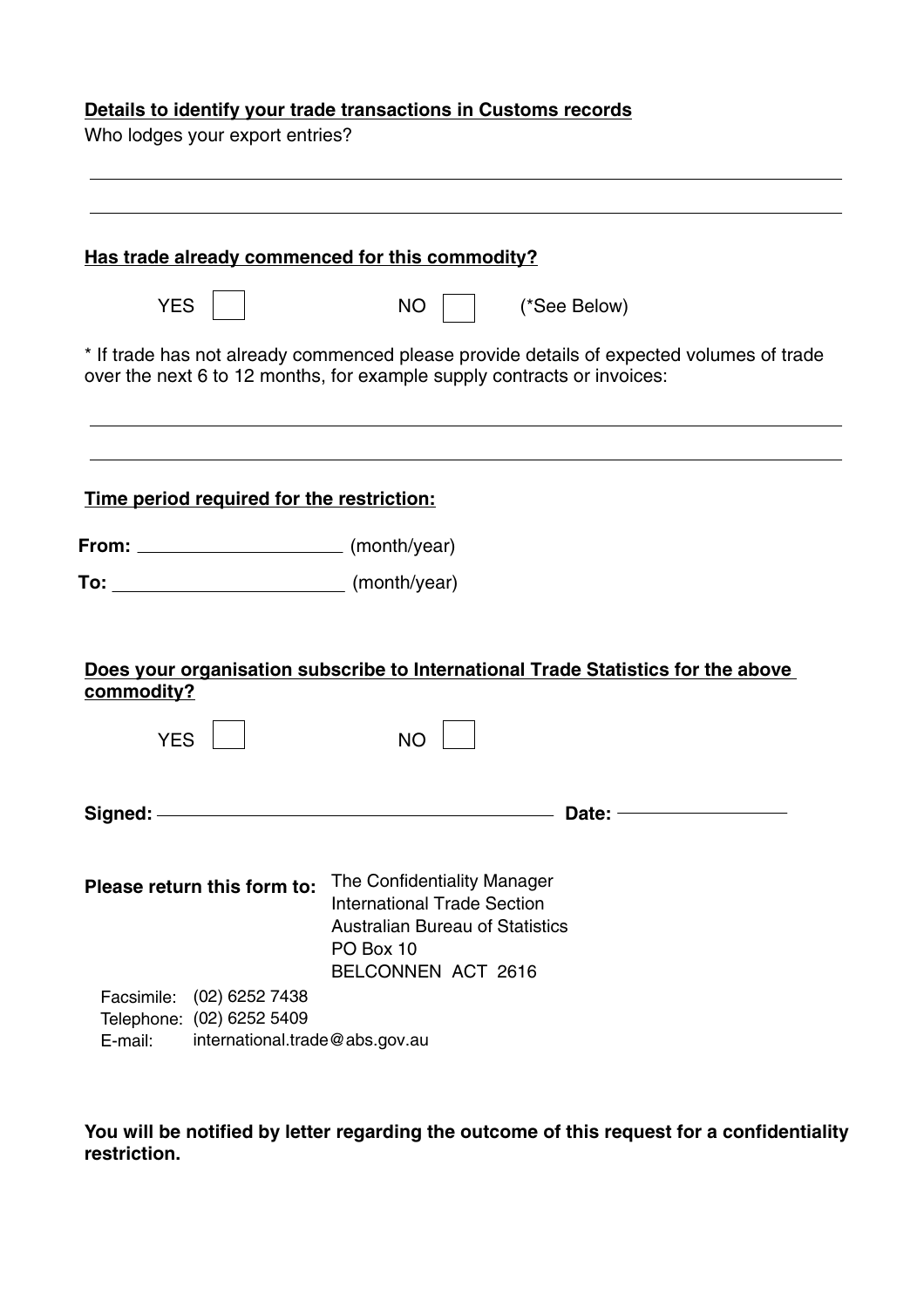

## **International Trade Section Request for an Import Confidentiality Restriction**

| <b>Claimant Details</b>                                                    |
|----------------------------------------------------------------------------|
| Name of Organisation: <u>- with an analytical</u> control of Organisation: |
|                                                                            |
|                                                                            |
|                                                                            |
|                                                                            |
|                                                                            |
| <b>Import Code for Restriction (10 digits):</b>                            |
| <b>Commodity description:</b>                                              |
|                                                                            |
|                                                                            |
|                                                                            |

#### **Reasons for requesting the restriction**

Briefly state the nature of your concern *(e.g. You may be the predominant importer of a commodity into a particular State or the sole importer from a particular country)*:

**Type of Restriction requested** *(broad details only)*